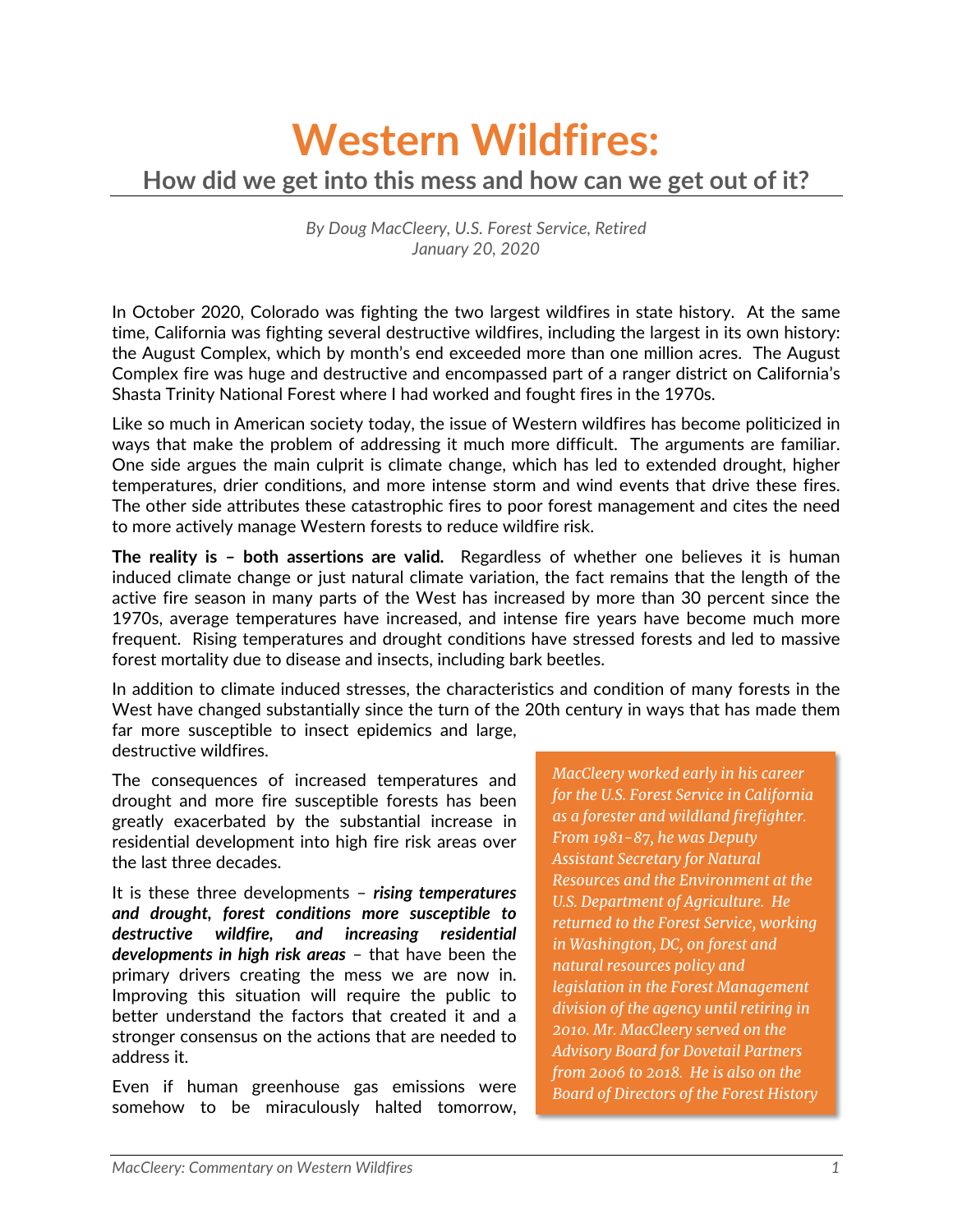continued climate warming is projected for many years, perhaps decades. The reality of a warming climate and more volatile weather is the need to adapt to its continued effects. This requires a substantially expanded active vegetation management program to better protect atrisk human and natural communities.

We know how to do this. We just need the collective will to do so - and adequate resources devoted to carrying it out.

## **Why have many Western forests become more susceptible to catastrophic fire?**

In the popular literature of today, it is often stated that "more than a century of fire suppression" by federal and state agencies and the failure to let "natural fires" burn has created the fire susceptible forests of today. This is partially true but is also far from the full story.

After the disastrous Idaho-Montana fires in 1910 burned more than 3 million acres and killed 78 Forest Service firefighters, the agency adopted an active fire suppression strategy. But for many decades there remained a big gap between the agency policy of suppression and the performance. A century ago, most forests in the West were inaccessible by road and the capacity and resources for firefighting were quite limited. Firefighting capacity began to improve in the late 1930s with the work of the Civilian Conservation Corps. But it was not until the 1950s that access to forests improved and firefighting capacity became truly effective.

The reality, however, is that Western forests began to change and become more fire susceptible decades before modern fire suppression was realized. For thousands of years, forests and grasslands in California and much of the West were actively managed by Native peoples through controlled use of fire. Fire was used by Indigenous peoples for a variety of purposes, such as improving game habitat; promoting berries, acorns, and other food sources; making it easier to travel; improving the defensive position of villages; among other purposes. Many forest areas were burned frequently using low intensity fire during seasons when the risk of damaging wildfires was low.

*"Western forests began to change and became more fire susceptible decades before modern fire suppression was realized."*

Millions of acres in the lower elevations of the West were open forests and intermixed grasslands that were subject to frequent, low intensity fires, both natural and those set by people. In the higher elevations which were cooler and moister, natural, and human set fires were less frequent, but when they did occur, were more intense. This often-created forest conditions characterized by openings of various sizes and ages and thus were "patchier" than today, which limited the spread of large fires.

Indigenous management of forests in the West began to change shortly after the major influx of European immigrants, spurred by the 1849 California Gold Rush and the tens of thousands of settlers arriving via the Oregon and California Trails. By the 1870s, the assault on Indigenous peoples and their forced movement to reservations had resulted in elimination of most active Native American management of forests and grasslands as they were forbidden to carry on many of their cultural practices. At the same time, millions of sheep and cattle were brought in to develop ranching operations, changing fuel dynamics, and further preventing natural lightning fires from spreading. Massive grazing also created mineral seedbeds and encouraged tree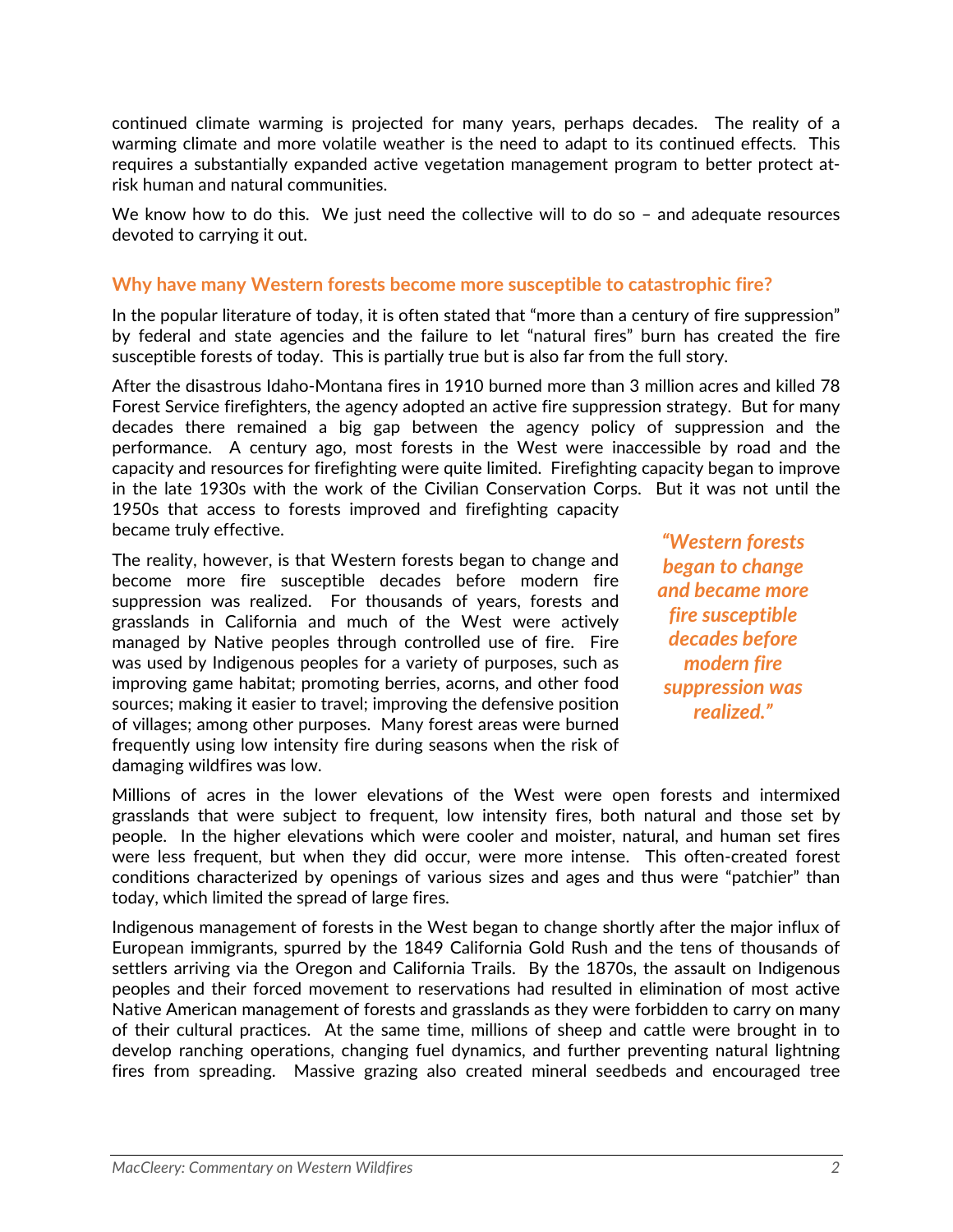seedling regeneration that resulted in dense "dog hair" thickets of trees susceptible to high intensity fire.

An additional factor affecting fire risk in recent decades has been the expansion of invasive, exotic species, such as cheatgrass, which have displaced native grasses over large areas and fostered the rapid spread of wildfires.

Tree ring studies and photo comparisons of forests taken in the 1870s and 1880s with those taken in more recent history, clearly show that many forests in the West began to become more fire susceptible decades before the era of modern fire suppression. There is a popular mythology today that discounts the significant role that Native peoples played in shaping pre-European settlement forests and grasslands and assumes that prior to the arrival of Europeans in the Americas, the land was a vast "untouched wilderness" uninfluenced by human activities. This so-called "pristine myth" is a major barrier to effective policies and practices to manage forests to reduce fire risk.

## *"More than 30% of new residential developments in the west are estimated to be in fire susceptible areas."*

These fire susceptible areas began to see a major influx of residential development beginning in the 1960s and 70s and accelerating in recent decades. Increased temperatures and drought conditions placed ecological stress on forests and drove extreme fire behavior, completing the formula for the disaster unfolding in the West in recent years.

More than 30 percent of new residential developments in the West are estimated to be in fire susceptible areas (often called the "wildland urban interface" or WUI). The mounting public cost of fire suppression (more than \$3 billion in 2018) has primarily focused on protecting these vulnerable communities.